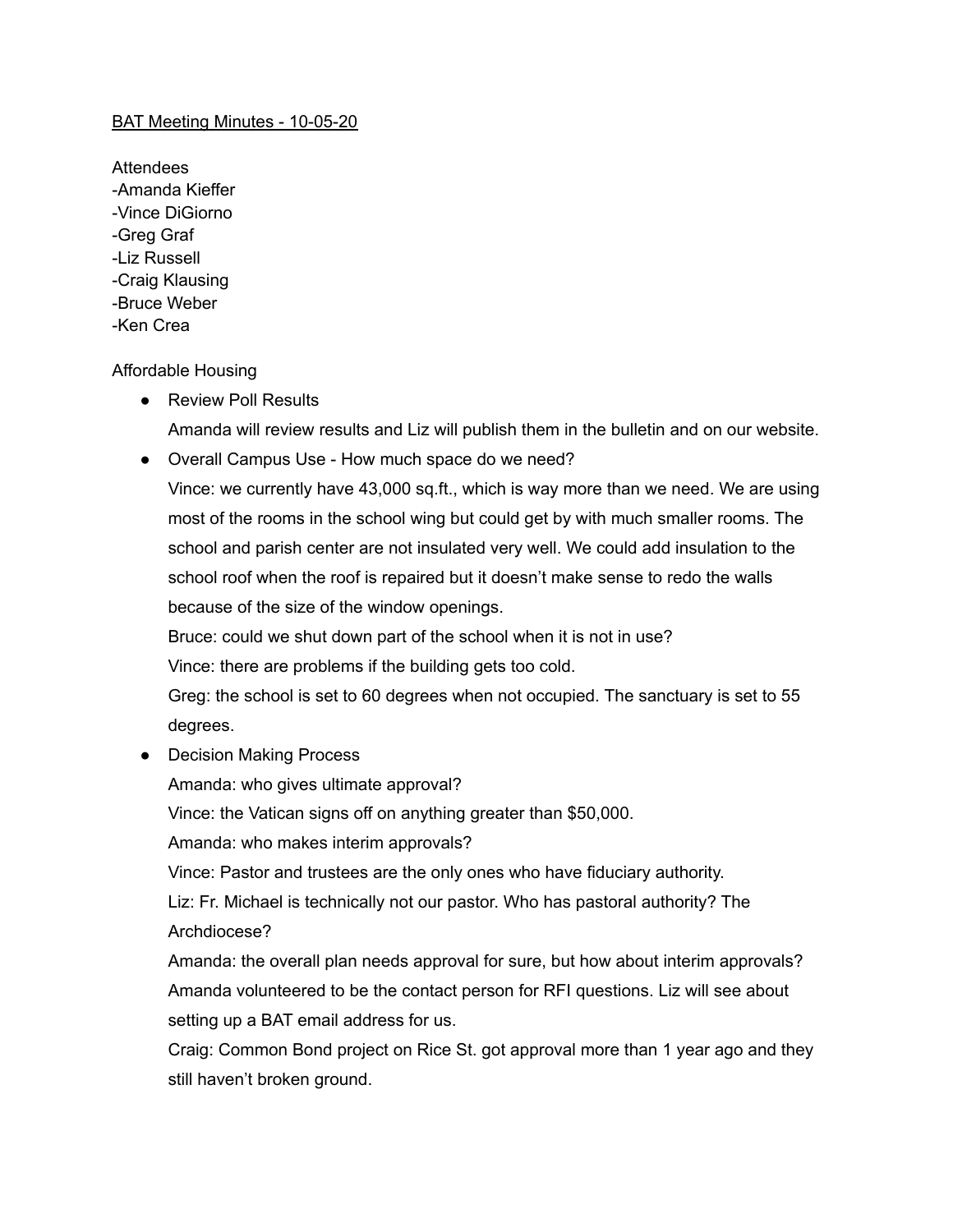## Our understanding: Pastor and Trustees have to approve of official plans, RFI, etc. They will consult with the Parish Council, the Finance Council and the BAT committee. We need to resolve: Who is the Pastor?

● Request for Information (RFI) - Review Ken marked up the RFI from Prince of Peace Church. Jeanne added some timeline help. All will review and help clarify the RFI.

## Major Building Improvements

● Roof

Vince: we've gotten 2 bids on roof repair but they are not an apples-to-apples comparison. One bid is for a spray-on patch that would be 35-40% the cost of a new roof. This would be a 5-10 year solution. The second bid was for a partial membrane roof repair from Nations.

Greg: spray-on patch comes with a 15 year non-prorated warranty.

Vince: those roof warranties are full of holes. (KC: Sorry about that.) Our existing roof has lots of problems. A roof membrane could be applied in any weather.

Greg: Nations keep changing reps. He hasn't been able to get them to respond.

Vince: Nations is a national company that uses local subcontractors. We need a couple of more bids.

Greg: Berwall gave us a bid for \$760K for a built-up roof.

Vince: the current built-up roof used the wrong tar, which started melting immediately. Greg: about 3% of the roof was patched to fix the leaks between the gathering space and the sanctuary.

Craig: does it make sense to tear down the existing school and build what we need in conjunction with any new development?

Vince: the school is 16,000 sq.ft. and could be torn down in 9' increments.

Bruce: Nations bid \$130K to fix just the kitchen and office roofs.

Vince: These are the most difficult sections because of all the wall intersections. The school and gathering space don't have these problems.

Greg: the cost is so high because they have to tear off 2 layers of old roof.

Vince: if the deck needs to be replaced that adds \$8/sq.ft. to the \$16/sq.ft. cost of roof repair.

Greg: we always get leaks by the school bathrooms.